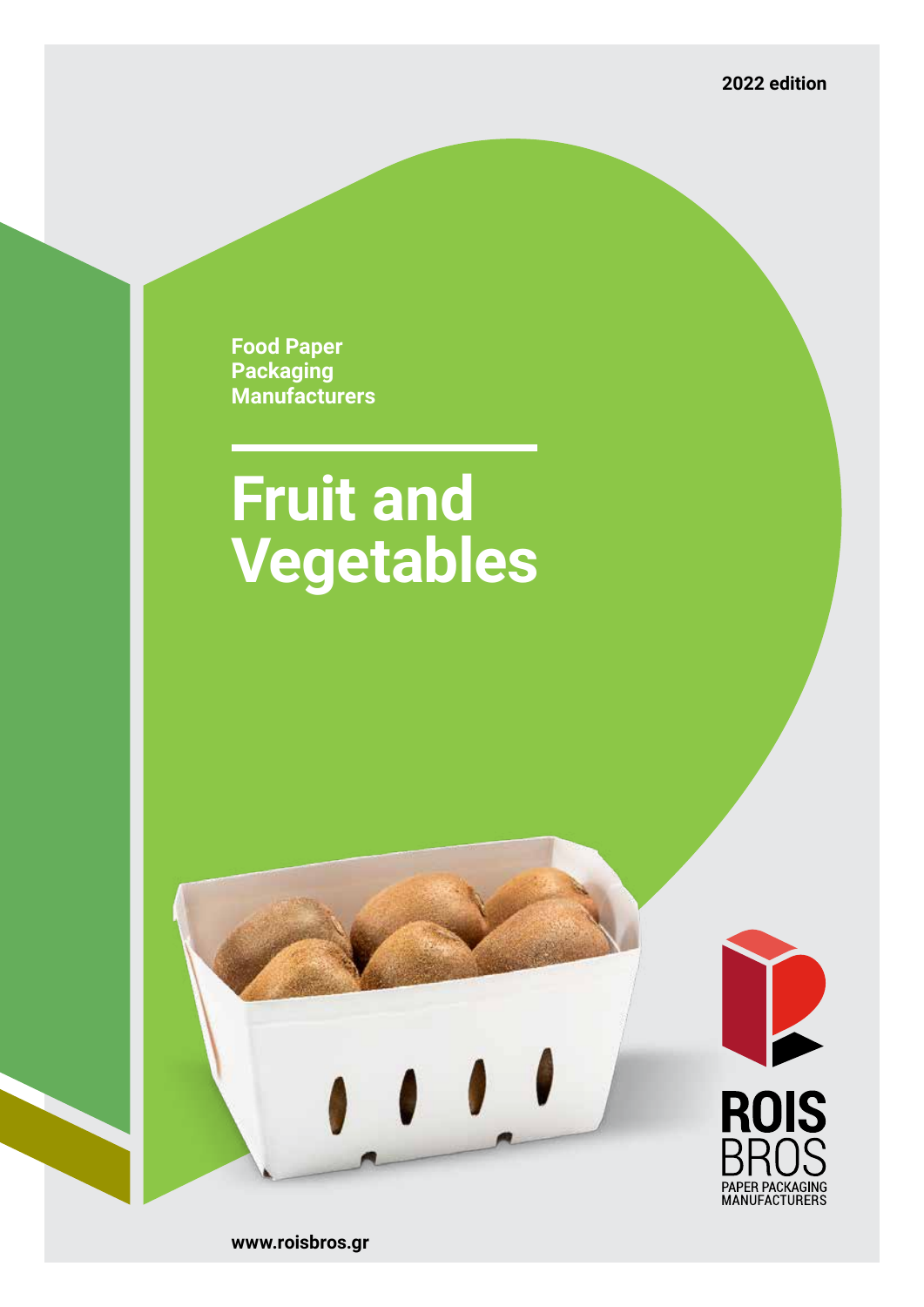## **Contents**

| <b>Introduction</b>           | 03 |
|-------------------------------|----|
| <b>About Us</b>               | 03 |
| <b>Our Philosophy</b>         | 05 |
| <b>Sustainability</b>         | 07 |
| <b>Fruit &amp; Vegetables</b> | 09 |

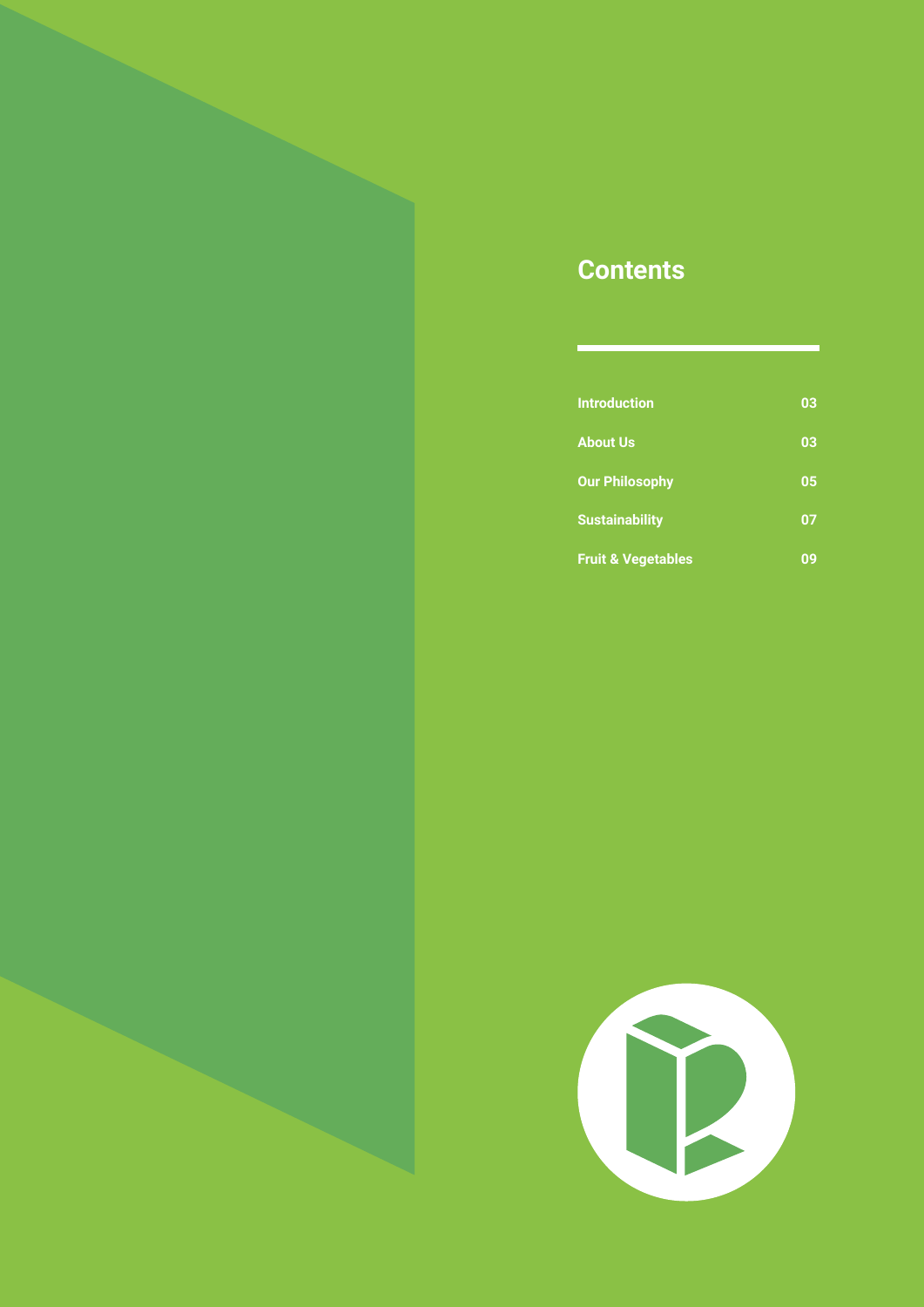Stock Product Catalogue 2022 Index & Glossary



# **Our Glossary**

## **Look out for these terms throughout our catalogue.**

| <b>PL01</b>    | Plain, one sided, glued, supplied flat  |
|----------------|-----------------------------------------|
| <b>PL02</b>    | Plain, two sided, glued, supplied flat  |
| <b>SL</b>      | Sleeve, one sided, glued, supplied flat |
| W              | Window patch                            |
| <b>VIR</b>     | Virgin board                            |
| <b>VPE</b>     | Virgin board plus PE                    |
| <b>KPE</b>     | Brown kraft board plus PE               |
| <b>KBR</b>     | Kraft barrier                           |
| 6 COF          | Six-corner, glued, automatic,           |
|                | open front, supplied flat               |
| 6 COP          | Six-corner, glued, automatic,           |
|                | manual assembly, supplied flat          |
| <b>POLD</b>    | Pouch with lid, supplied flat           |
| 6 CLP          | Six-corner, glued, automatic,           |
|                | leak proof, supplied flat               |
| 4 COP          | Four-corner, glued, automatic,          |
|                | supplied flat                           |
| <b>MN01</b>    | Manual assembly, supplied flat          |
| TR             | Triangle, supplied flat                 |
| <b>LB01</b>    | Lock bottom, supplied flat              |
| <b>LB02</b>    | Conical lock bottom, supplied flat      |
| <b>LB03</b>    | Hexagonal lock bottom, supplied flat    |
| P <sub>0</sub> | Pouch, open-top, supplied flat          |
| <b>CNLP</b>    | Conical, leak proof, supplied formed    |
| <b>CNOP</b>    | Conical, supplied formed                |
| <b>RBB</b>     | Recycled brown back                     |
| <b>KKB</b>     | Kraft-kraft back, recycled              |
| <b>CPC</b>     | Custom print code                       |
| <b>SC</b>      | Stock code                              |
|                |                                         |

## **A closer look...**

In our product descriptions we use abbreviations. This glossary explains the materials and other terminology used.

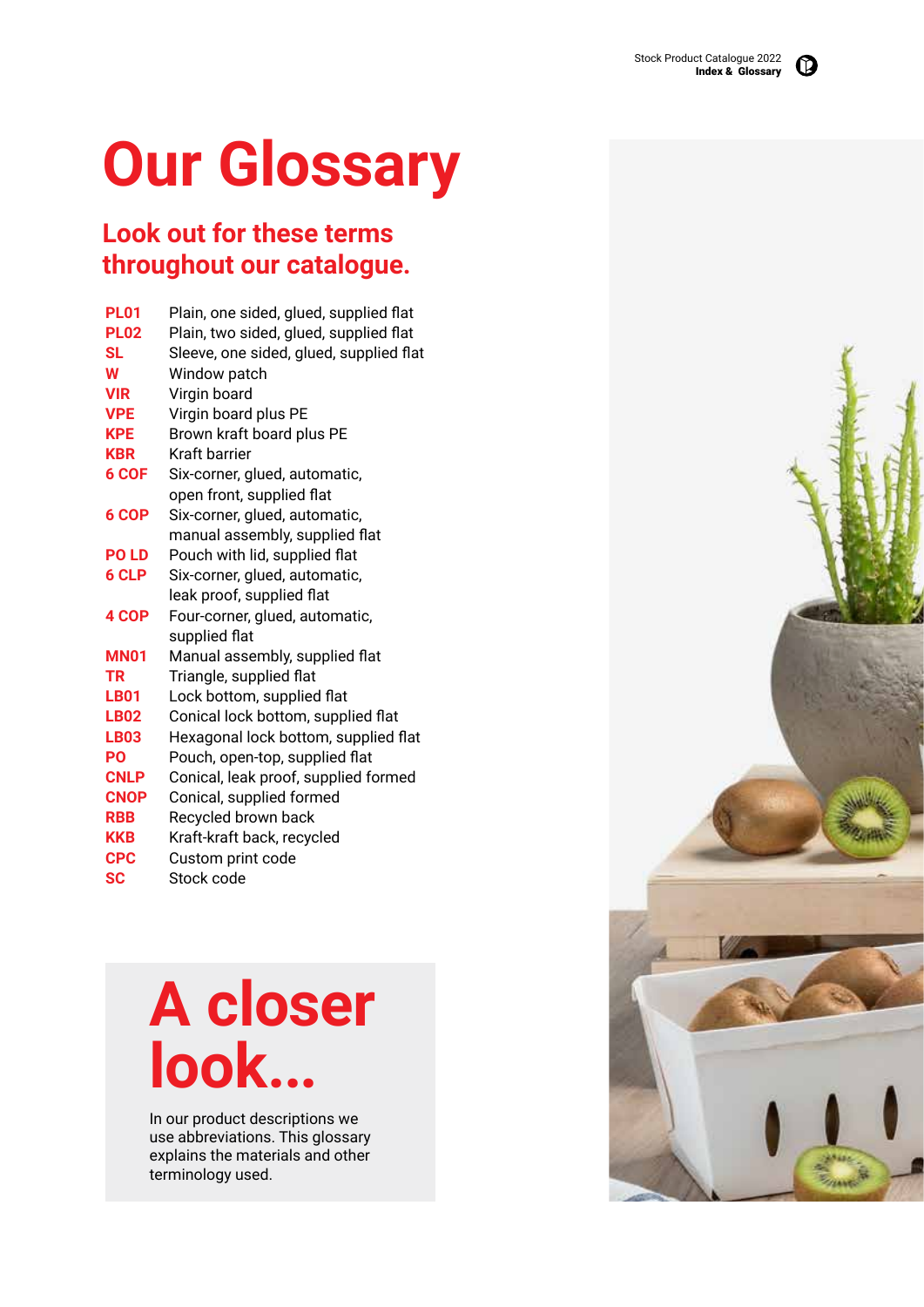# **About Us**

### **With a history of over 60 years in the printing and packaging industry, Rois Bros has earned a reputation as a leader in the production of innovative food packaging products, exporting to over 20 countries.**

The company's production is housed in Athens, Greece, in a 5.000 sqm floor space building and employs over 80 highly specialised staff members. With an outstanding product list of paper packaging products for direct food contact, Rois Bros offers tailor-made solutions and high-quality packaging design from low production runs. In addition, an impressive product range of make-to-stock food packaging products is available for immediate shipment. All procedures, from concept and design to printing are hosted in our premises, which makes Rois Bros your ideal partner in the foodservice packaging business throughout the entire manufacturing process.



## **Our Expertise**

Quality and innovation are at the heart of the Rois Bros brand. With more than 60 years' experience in the packaging industry, we remain committed to providing high-quality paper packaging solutions, suitable for the retail and foodservice industries worldwide.



#### **Exports**

We currently export to 20 countries and continue to grow globally.



## **Legislation**

We comform with EU rules and legislation for direct food contact.



### **Certifications**

We are certified with ISO 9001, ISO 22000 and FSC for quality management and food safety.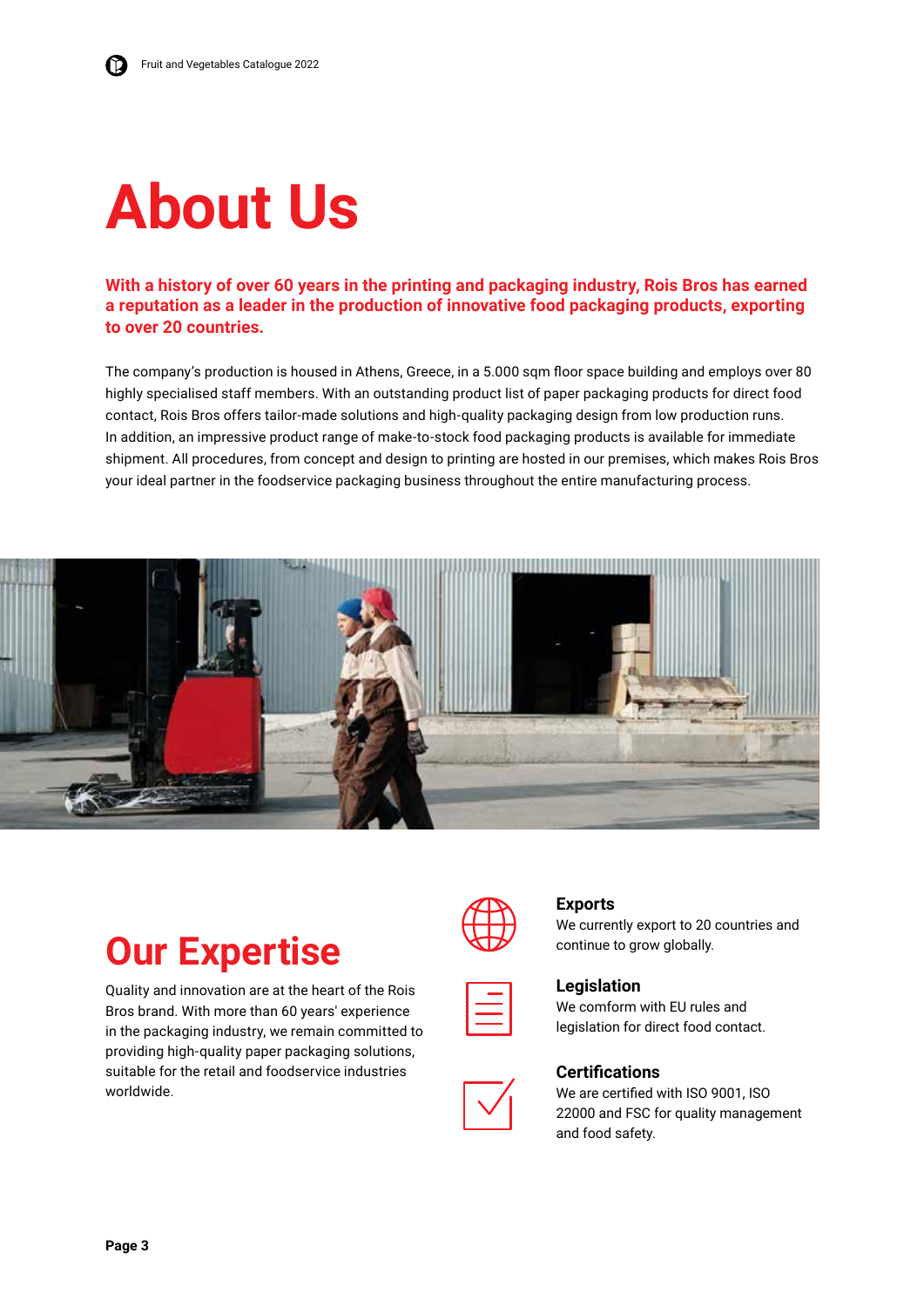$\boldsymbol{\Omega}$ 

## **Global Presence**

We export to 20 countries in **Europe, Asia and Africa** and continue to grow our presence globally.



## **We work with a variety of businesses:**

- Cafés
- Bakeries and boulangeries
- Grill houses
- Restaurants
- Fast food outlets
- Delis
- Supermarkets
- Cinemas
- Malls and shopping centres
- Corporate and event caterers
- Food and beverage outlets
- Food producers
- Fruit and vegetable shops

And more...

**Mauricious** 

g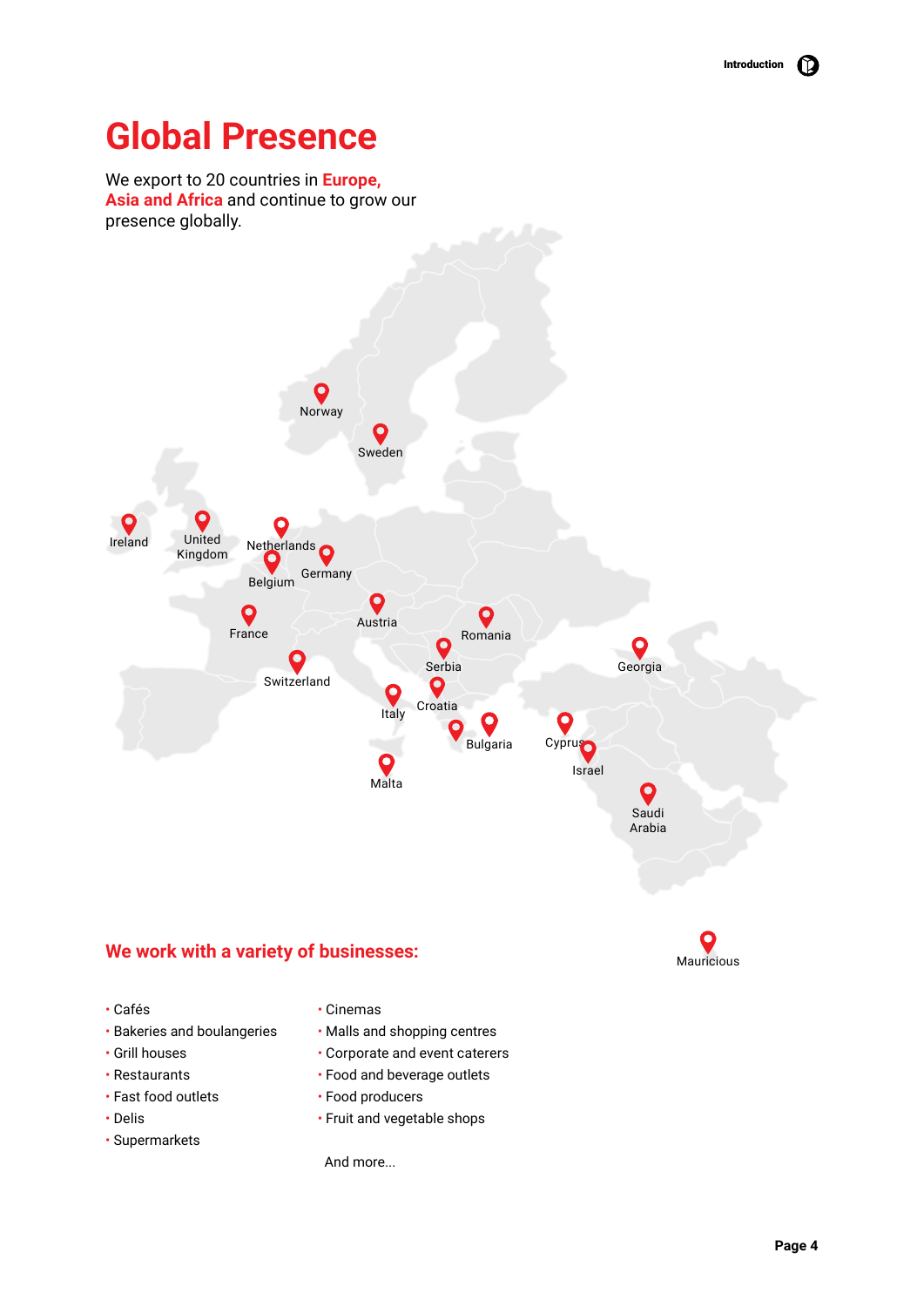

# **Our Philosophy**

**Over 60 years of experience in the printing and packaging industry.**

## **Based on our philosophy we strive for:**



#### **Reliability**

We are a reliable partner for our customers, supplying them with high-quality packaging products according to the agreed-upon timeframe and specifications.

#### **Support**



We are present for our customers and provide them with ongoing support every step of the way. We keep up with them via regular calls, emails and meetings to ensure a full understanding of their requirements and business needs.



#### **Effectiveness**

We are effective for our customers, ensuring that the supplied products provide them with the exact solutions that they need.

#### **Enhancement**

We enhance our customers' marketing efforts through our offering of high-quality products. We always try to address their needs as well as offer alternative solutions they can benefit from.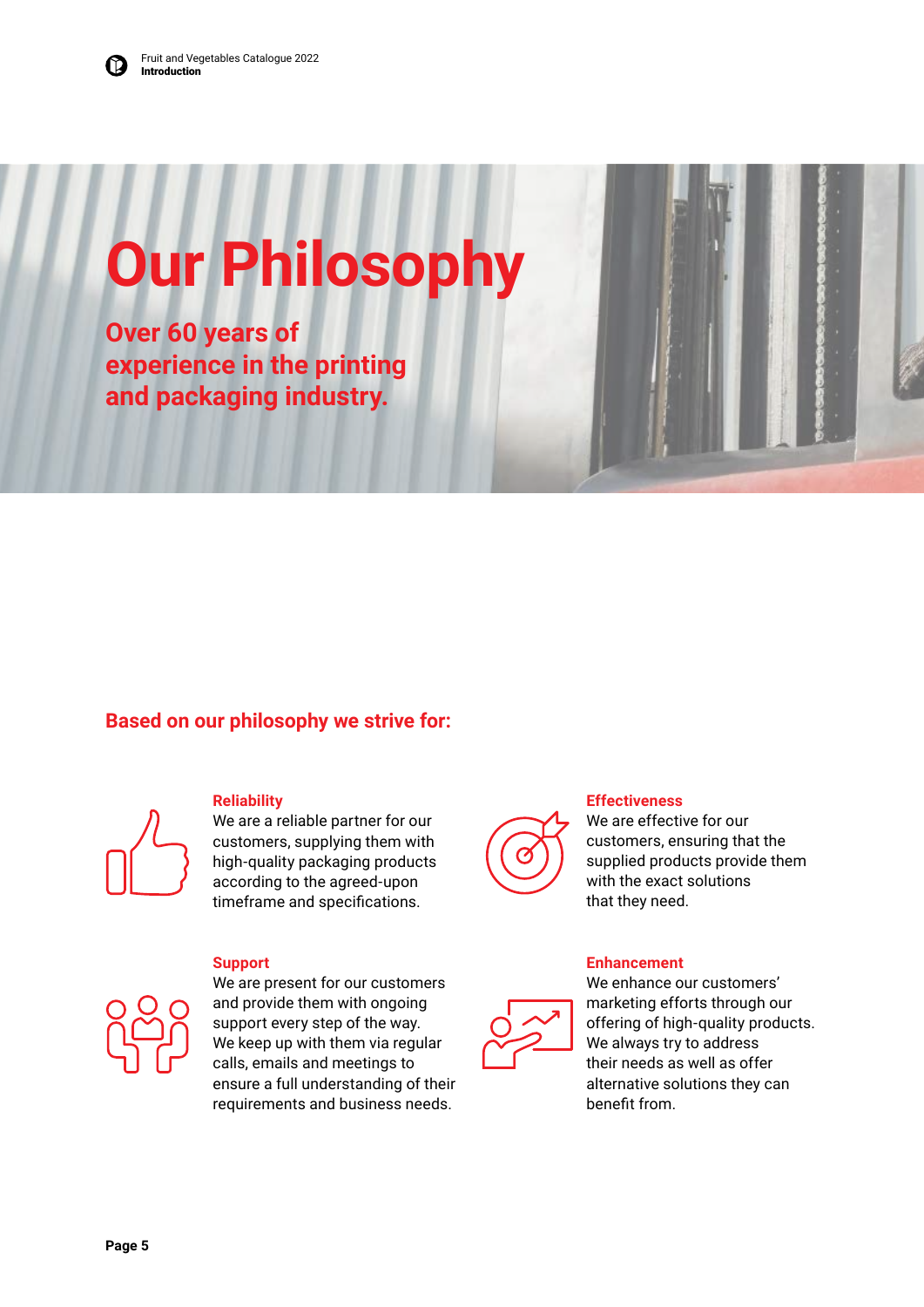

## **Our Mission**

We aim to be the top choice firm in customised paper packaging solutions for the food service industry (Ho.Re.Ca.) by providing innovative paper packaging solutions based oncustomer-specific needs.

# Over 60 years of presence in the *packaging and printing industry.*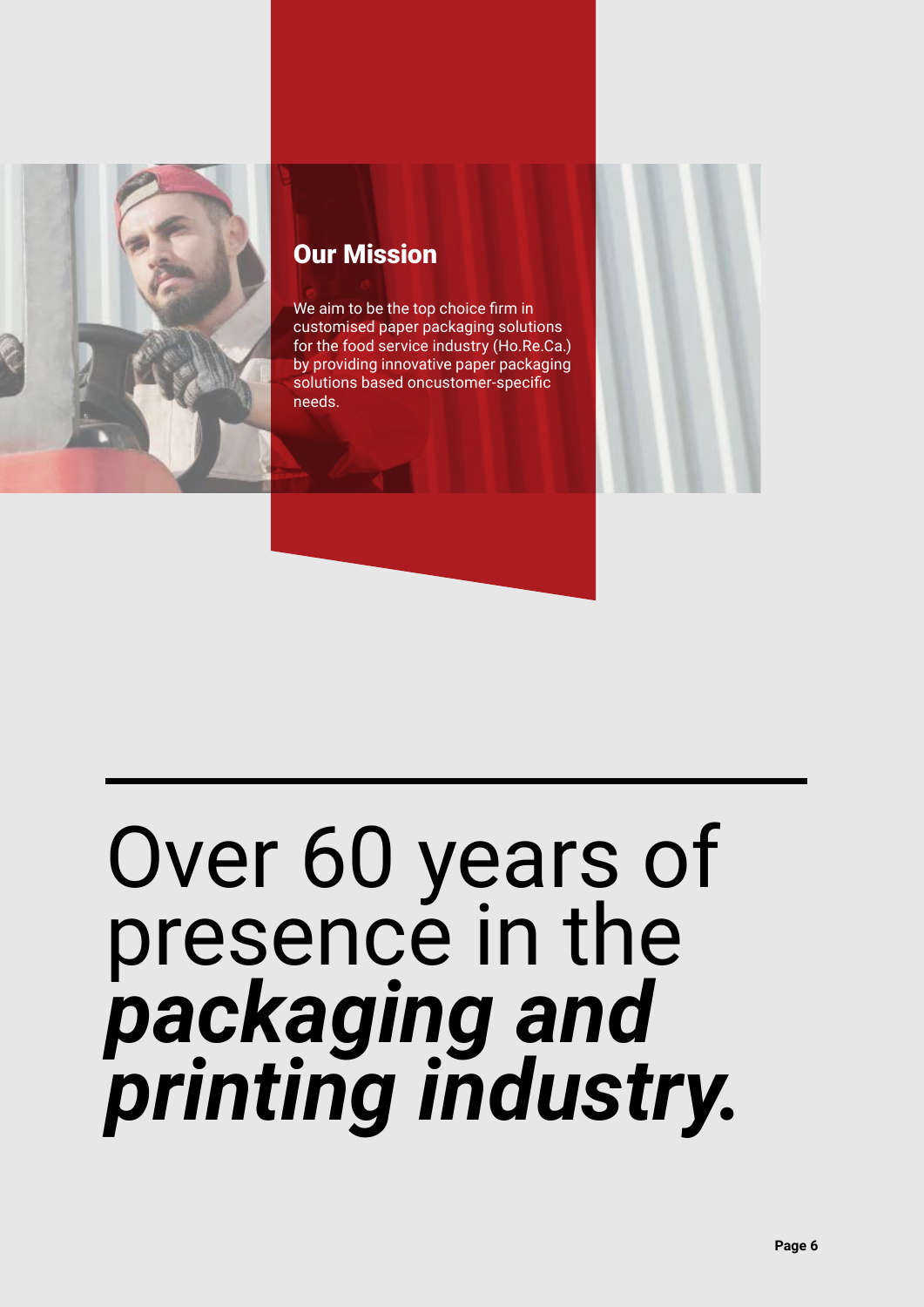# **Sustainability**

All members of the Rois Bros team recognise the importance of environmental protection. Therefore, we make every effort to minimise the impact of its operations on the environment and carefully consider the materials we use to produce packaging.

#### **Environmental Thinking**

Food packaging plays an important role in today's society. At Rois Bros, we strive to ensure that each piece of packaging protects and promotes your food while also delivering on your environmental goals. To that end, we aim to supply you with a wide range of environmentally-conscious materials that can help mitigate our collective impact on the planet. Furthermore, we are committed to continually monitoring our activities and improving our environmental performance.

**As we look ahead, we endeavour to continue to expand our offering of sustainable packaging solutions.**

## **We are one click away.**



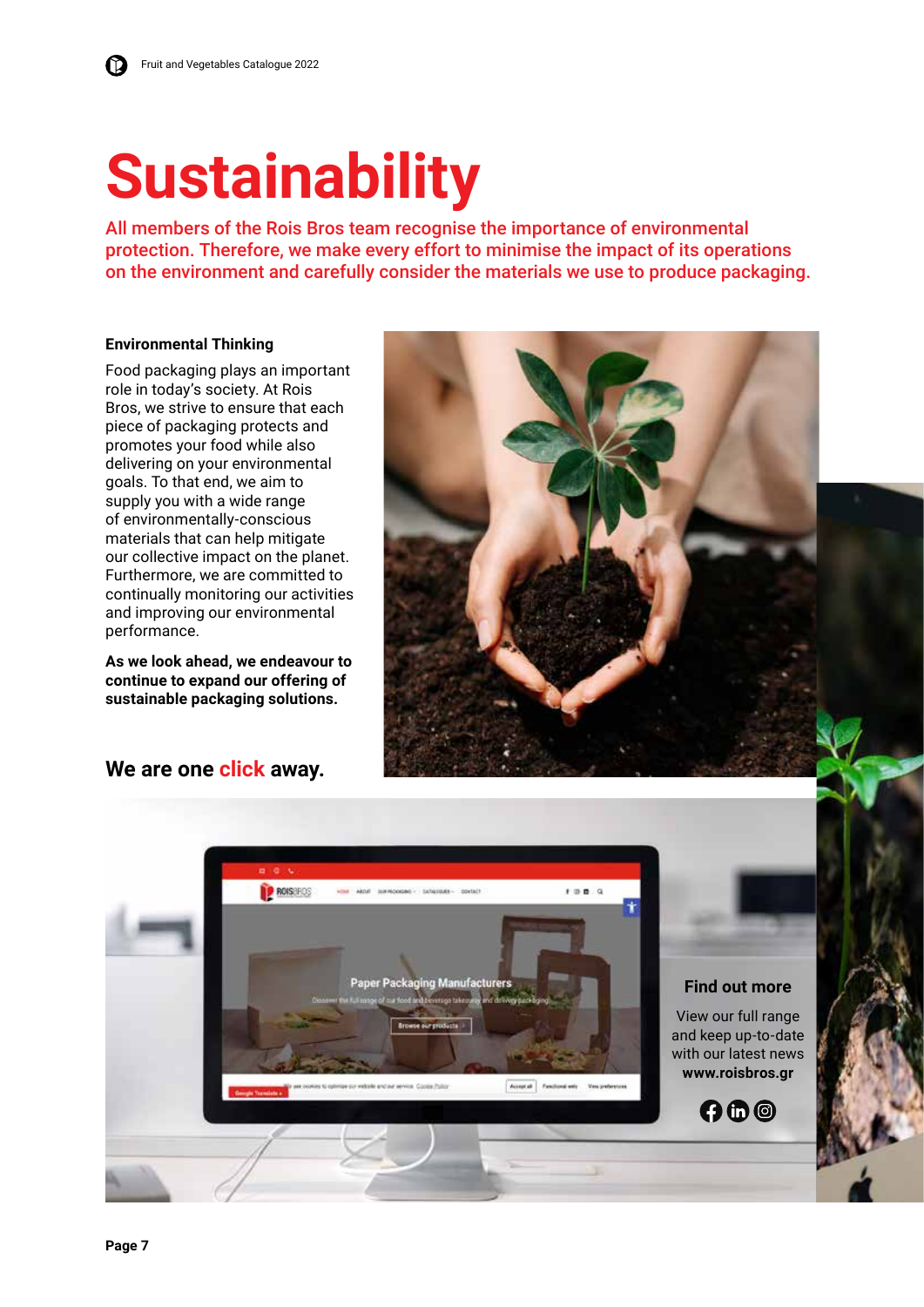## **Our New Fruit and Vegetable Line**

A new paper range to suit all needs.

#### **Investing in Green Solutions**

Our new fruit and vegetable line is great alternative to plastic packaging. This range consists of opentop punnets for products that weigh up to 1000 gramms and hinged-lid punnets that offer visibility as well as security for the product on the shelf.

### **Key Attributes**

- Great product visibility
- Suitable for flow pack machines
- Double-folded flaps on the sides to increase rigidity
- External or internal folding to enhance printing surface

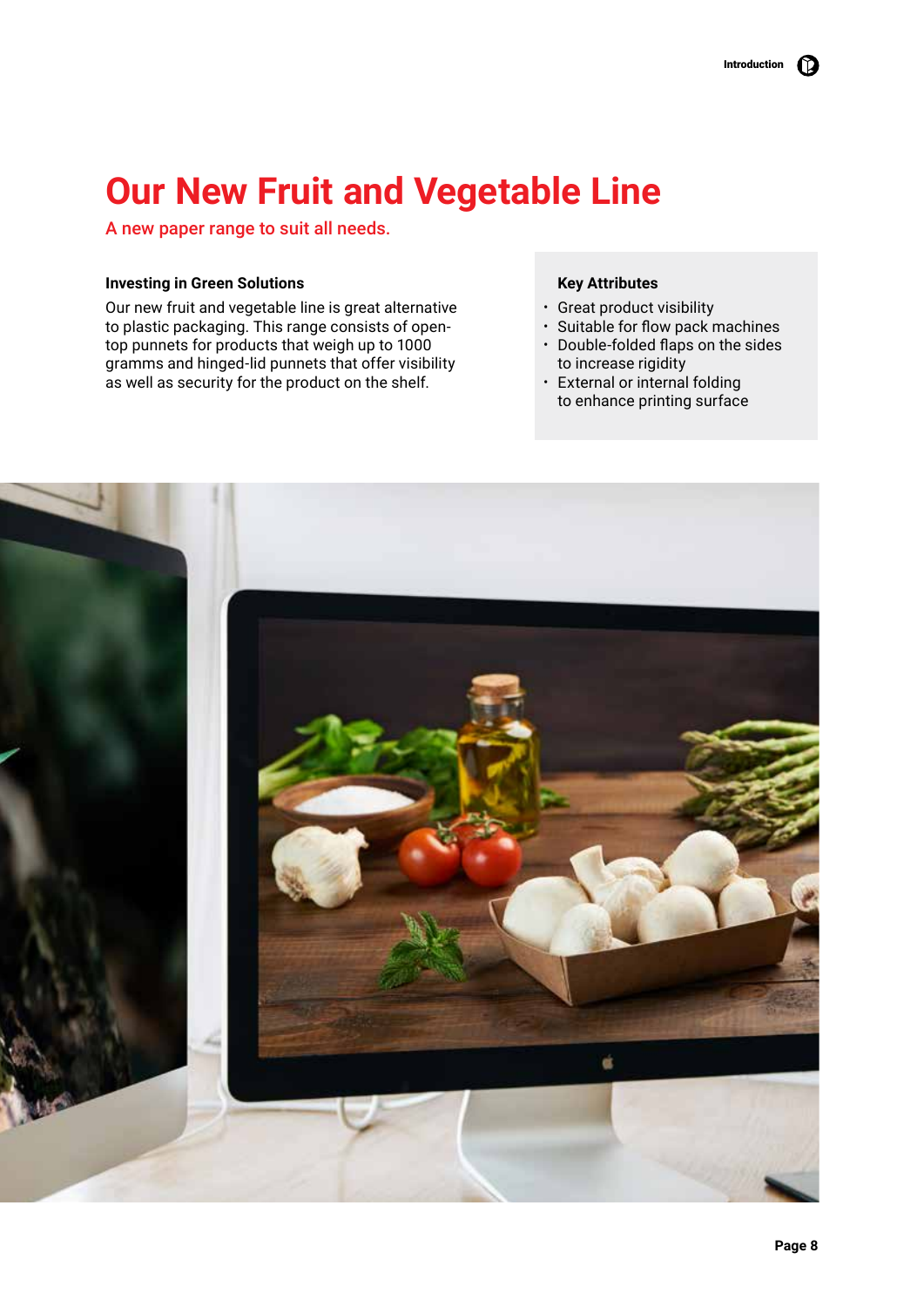m

## Fruit and Vegetables

Our Fruit and Vegetable range is the ideal paper packaging solution for supermarkets, organic fruit and vegetable stores and more. It is easily customisable and offers flexibility when designing your own dye cuts. Furthermore, it promotes sales in smaller, higher-quality packs. As a result, it increases brand awareness and profit margins.

A variety of sizes are available for print with your customer's artwork at a minimum order quantity of 50.000 pieces, in six different qualities of paper.

#### **Key features**

#### **Eco-friendly**

The use of paper is not only an environmentaly- friendly option, but also a superior one due to its biodegradable properties which are not affected by the use of coated materials.

#### **Personalised Printing**

This range is fully customisable and offered in high quality print. Branding elements such as logos and product photos can be printed directly onto your packaging. At the same time, the ban of labels results in savings in materials, equipment and labor costs.

#### **Technical characteristics**





Recyclability Stackability Adaptable Design

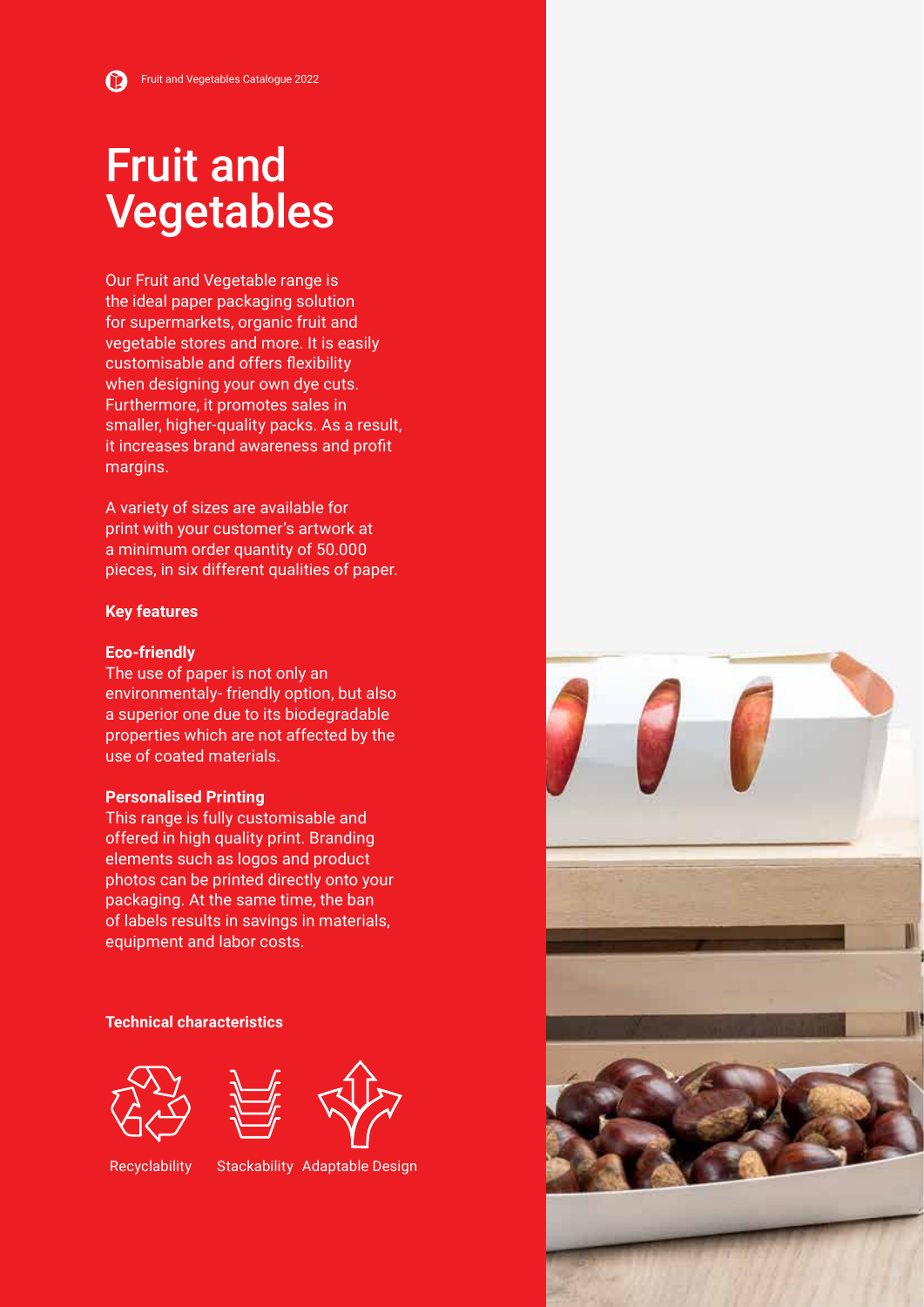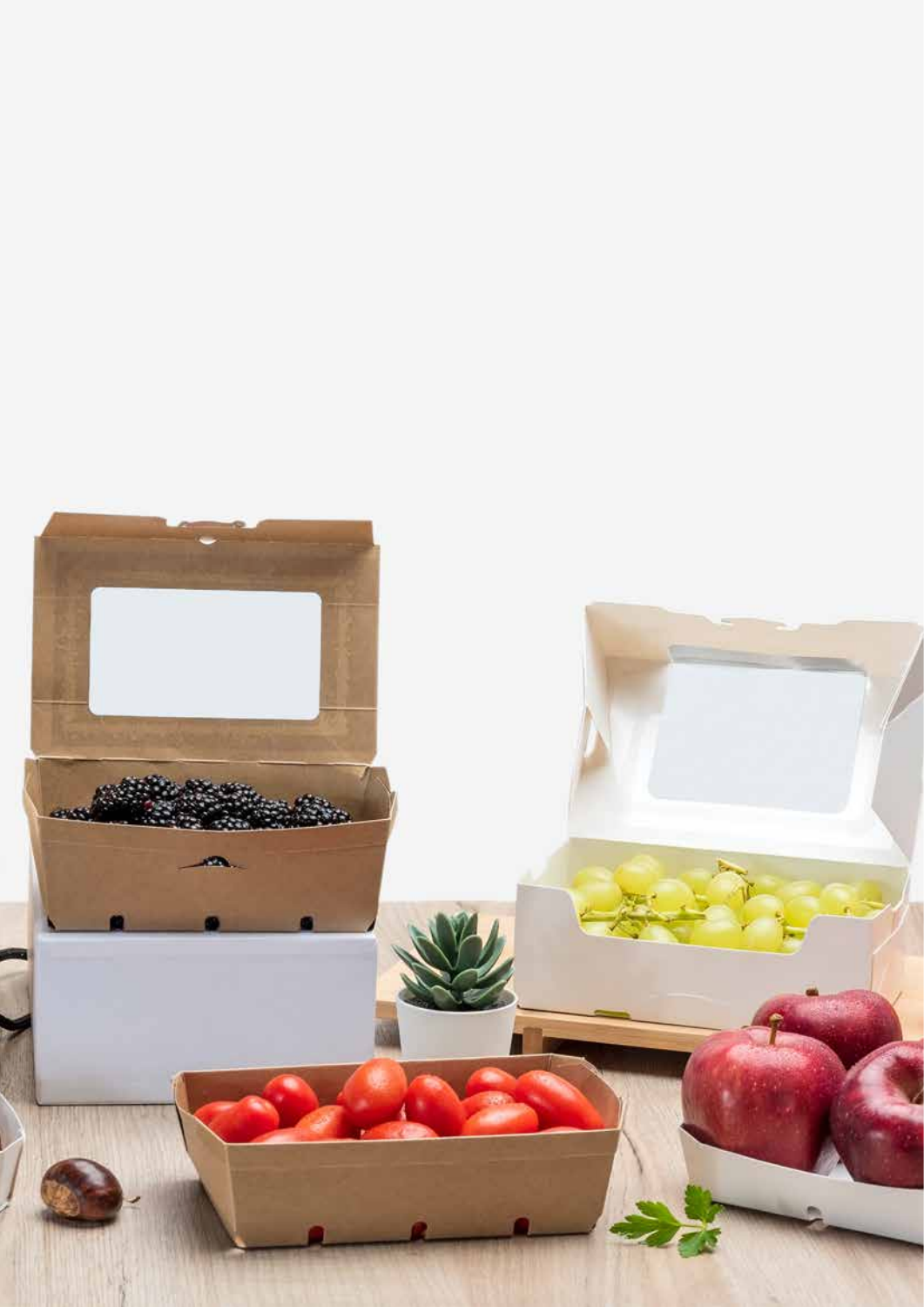

#### **Mini Tray - four pieces CNOR IF1 V2SPE 13.5x13.5x3**

**STOCK** ITEM

**STOCK ITEM** 

**STOCK** ITEM

**STOCK ITEM** 



| <b>Product Details</b>                                            | <b>Features</b>                                                                                           |
|-------------------------------------------------------------------|-----------------------------------------------------------------------------------------------------------|
| Size: 13.5x13.5x3 cm                                              | • Paper tray for four pieces of fruit/veggies                                                             |
| Pieces/Carton: 560<br>Cartons/Pallet: 24<br>Pieces/Pallet: 13,440 | • Designed for fruit producers and packers<br>· Great product visibility<br>• Fully waterproof paperboard |
|                                                                   |                                                                                                           |
|                                                                   |                                                                                                           |
|                                                                   | cardboard your choice                                                                                     |

**Stock Code 11364**

#### **Mini Pack - 500 gr CNOR DF1 V2SPE 16x10x5**

**Custom Print Code 1833**



| <b>Regular Tray - six pieces</b> | <b>CNOR IF1 V2SPE 20.5x13.5x3</b> |
|----------------------------------|-----------------------------------|

**Custom Print Code 1835**

• Paper tray for 500 gr of fruit/veggies • Designed for fruit producers/packers

• Great product visibility • Fully waterproof paperboard • Suitable for flow pack machines • Available from 50,000 pieces with the

cardboard your choice

**Features**

| <b>Product Details</b>                                                                   |  |
|------------------------------------------------------------------------------------------|--|
| Size: 20.5x13.5x3 cm<br>Pieces/Carton: 300<br>Cartons/Pallet: 24<br>Pieces/Pallet: 7,200 |  |
| Stock Code 12070                                                                         |  |

| )etails                                                | <b>Features</b>                                                                                                                                                                                                                                                |      |
|--------------------------------------------------------|----------------------------------------------------------------------------------------------------------------------------------------------------------------------------------------------------------------------------------------------------------------|------|
| x13.5x3 cm<br>arton: 300<br>Pallet: 24<br>allet: 7,200 | • Paper tray for six pieces of fruit/veggies<br>• Designed for fruit producers/packers<br>• Great product visibility<br>• Fully waterproof paperboard<br>· Suitable for flow pack machines<br>• Available from 50,000 pieces with the<br>cardboard your choice |      |
| de 12070                                               | <b>Custom Print Code</b>                                                                                                                                                                                                                                       | 1840 |

### **Mini Pack - 1,000 gr CNOP DF1 V2SPE 15.5x9.5x9.5**

| <b>Product Details</b>                                                                    | <b>Features</b>                                                                                                                                                                                                                                             |      |
|-------------------------------------------------------------------------------------------|-------------------------------------------------------------------------------------------------------------------------------------------------------------------------------------------------------------------------------------------------------------|------|
| Size: 15.5x9.5x9.5 cm<br>Pieces/Carton: 200<br>Cartons/Pallet: 24<br>Pieces/Pallet: 4,800 | • Paper tray for 1 kg of fruit or veggies<br>• Designed for fruit producers/packers<br>• Great product visibility<br>• Fully waterproof paperboard<br>· Suitable for flow pack machines<br>• Available from 50,000 pieces with the<br>cardboard your choice |      |
| Stock Code 11362                                                                          | <b>Custom Print Code</b>                                                                                                                                                                                                                                    | 1834 |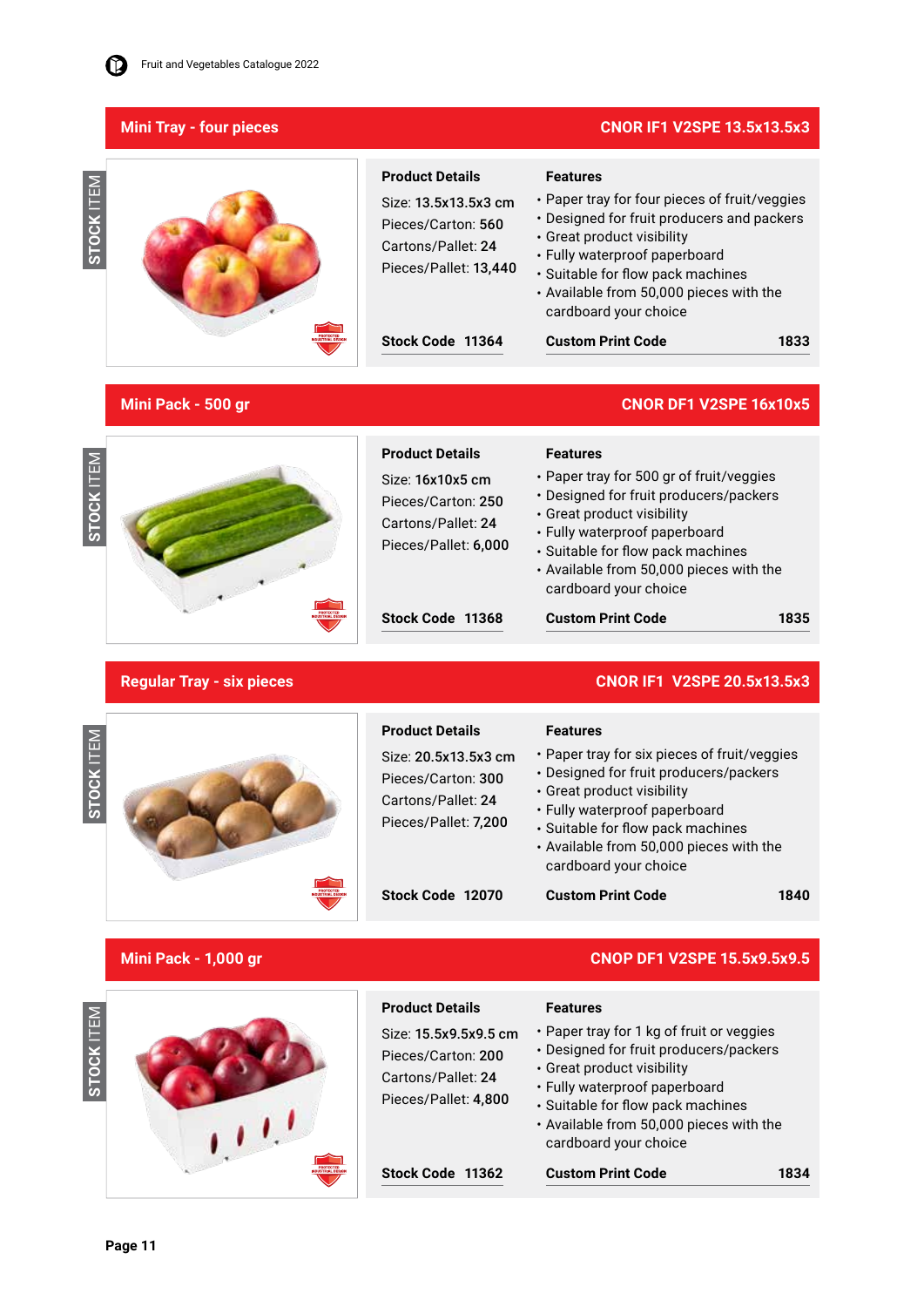

**Mini Pack - 500 gr CNOP LD DF1-W V2SPE** 

**Product Details** Size: 12x9x4 cm Pieces/Carton: 420 Cartons/Pallet: 24

### • Available from 50,000 pieces with the cardboard your choice

**Custom Print Code 362**

• Mini pack with lid for 500 gr of fruit/

• Designed for fruit producers/packers

• veggies

**Features**

| <b>Time</b><br>PROTECTED<br>INDUSTRIAL DESIGN |
|-----------------------------------------------|

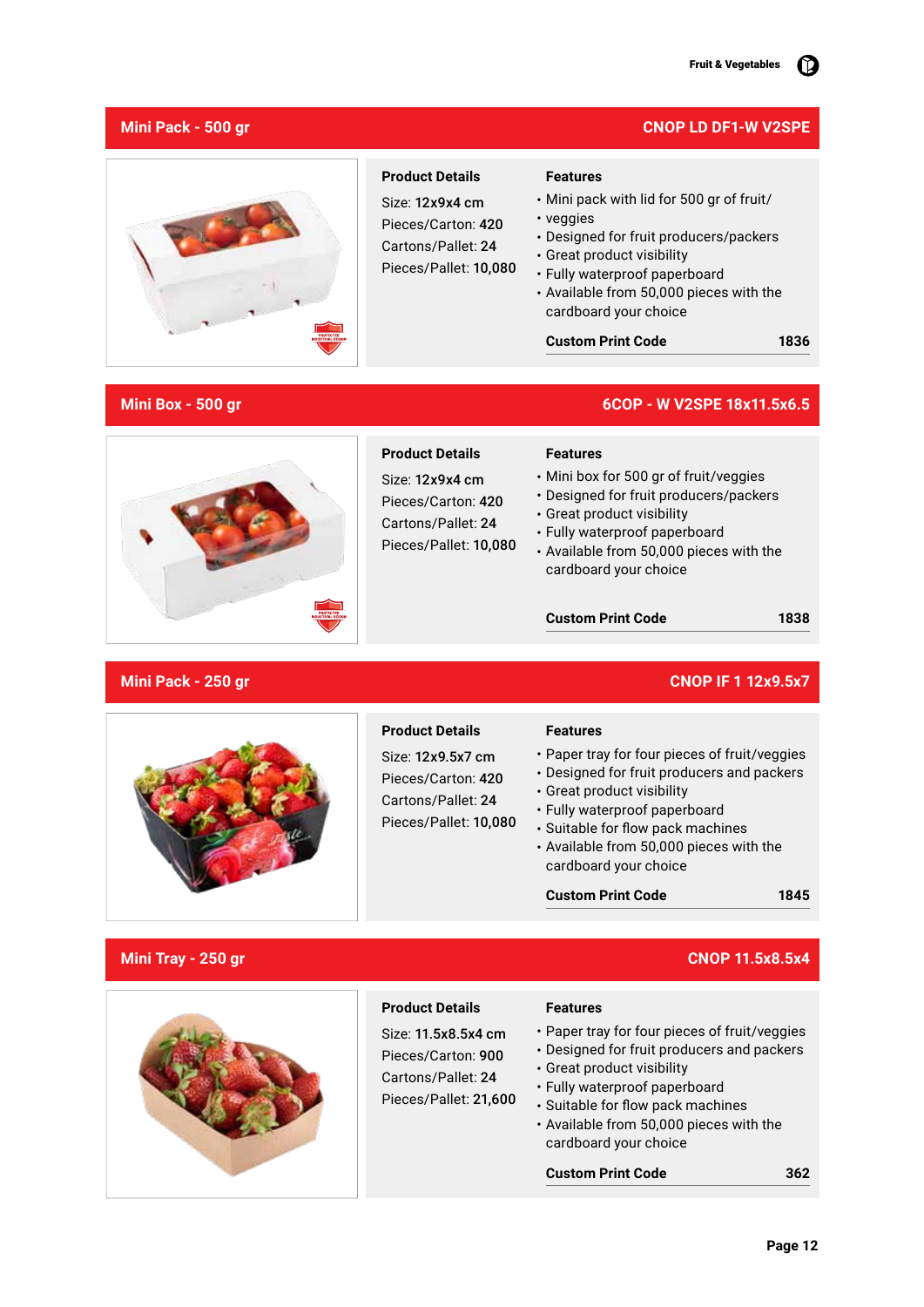

#### **Long Tray - 500 gr CNOP 24x7x3**



## **Product Details**

Size: 24x7x3 cm Pieces/Carton: 360 Cartons/Pallet: 48 Pieces/Pallet: 17,280

#### **Features**

- Long tray for 500 gr of tomatoes or other smaller fruits or veggies
- Designed for fruit producers/packers
- Great product visibility
- Suitable for flow pack machines
- Available from 60,000 pieces with the cardboard of your choice

**Custom Print Code 494**

### **Long Tray - 1,000 gr CNOP 25x10x4**



#### **Product Details**

Size: 25x10x4 cm Pieces/Carton: 450 Cartons/Pallet: 24 Pieces/Pallet: 10,800

#### **Features**

- Long tray for 1000 gr of tomatoes or other fruits/veggies
- Designed for fruit producers/packers
- Great product visibility
- Suitable for flow pack machines
- Available from 60,000 pieces with the cardboard of your choice

**Custom Print Code 744**

**Custom Print Code 493**

#### **Rectangular Base - 750 gr LB01 11x11x7**

| <b>Product Details</b>                                                                 | <b>Features</b>                                                                                                                                                                                                                                                                                           |
|----------------------------------------------------------------------------------------|-----------------------------------------------------------------------------------------------------------------------------------------------------------------------------------------------------------------------------------------------------------------------------------------------------------|
| Size: 11x11x7 cm<br>Pieces/Carton: 1100<br>Cartons/Pallet: 24<br>Pieces/Pallet: 26,400 | • Lock-bottom box with double-folded<br>sides for 750 gr of small fruits/veggies<br>• Designed for fruit producers/packers<br>• Delivered flat for reduced transport and<br>warehousing costs<br>• Suitable for flow pack machines<br>• Available from 80,000 pieces with the<br>cardboard of your choice |

### **Extra Small Tray - 300 gr CNOP KBR 7x12x5**

| <b>Product Details</b><br>$Size: 7x12x5$ cm<br>Pieces/Carton: 800<br>Cartons/Pallet: 24<br>Pieces/Pallet: 19,200 | <b>Features</b><br>• Paper tray for 300 grams of fruit/veggies<br>• Made of 100% kraft paperboard<br>• Great product visibility<br>· Suitable for groceries or serving tray<br>for fruits in stores<br>• Available from 20,000 pieces with the<br>cardboard your choice |
|------------------------------------------------------------------------------------------------------------------|-------------------------------------------------------------------------------------------------------------------------------------------------------------------------------------------------------------------------------------------------------------------------|
| Stock Code 11474                                                                                                 | <b>Custom Print Code</b><br>399                                                                                                                                                                                                                                         |
|                                                                                                                  |                                                                                                                                                                                                                                                                         |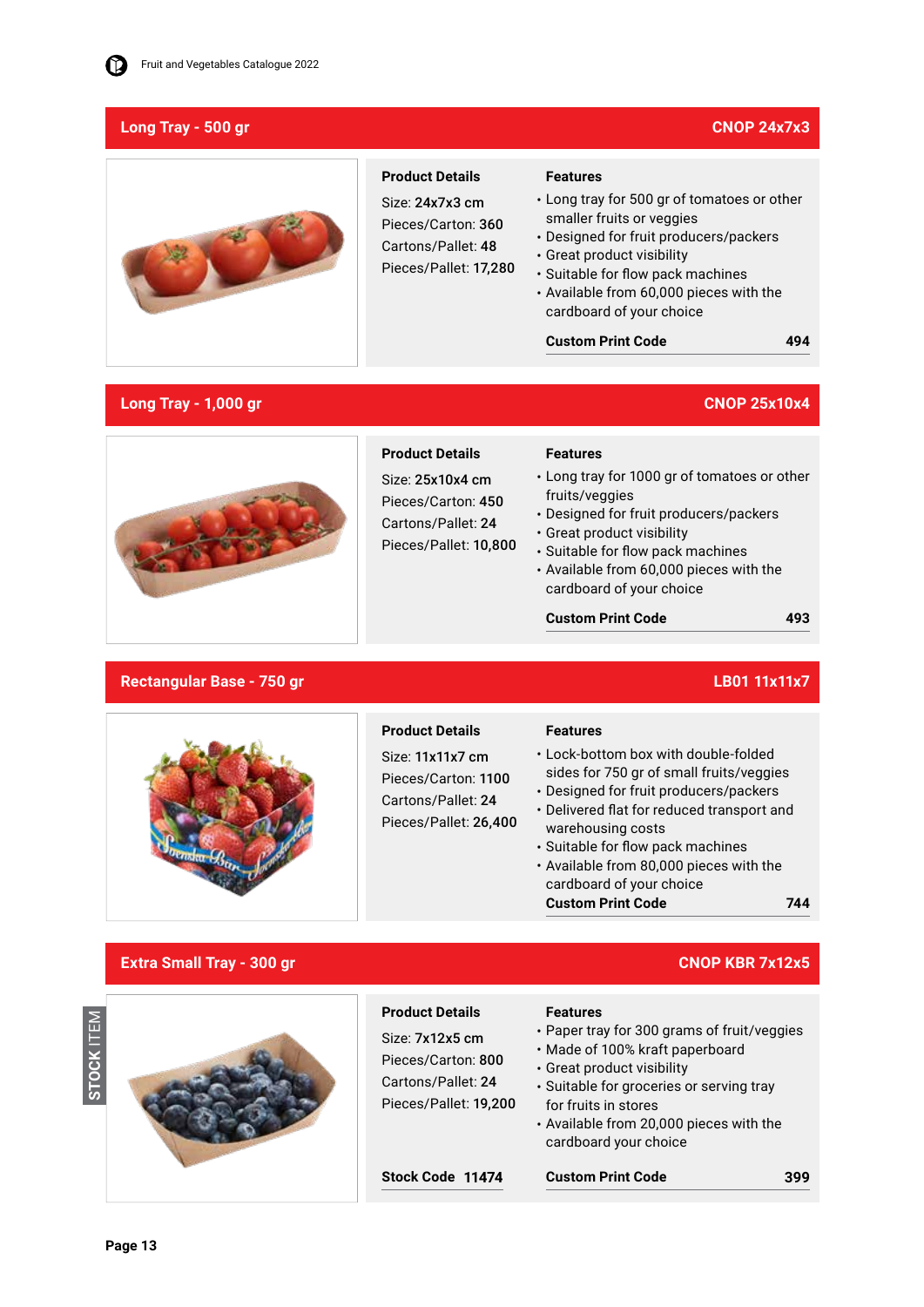#### **Extra Small Box - 250 gr LB01 - W KBR 9.5x5x11.5 Product Details** Size: 9.5x5x11.5 cm Pieces/Carton: 700 Cartons/Pallet: 48 Pieces/Pallet: 33,600 • Mini box for 250 gr of fruit/veggies • Designed for fruit producers/packers • Great product visibility • Made of 100% kraft paperboard • Available from 20,000 pieces with the **Features** except for window cardboard your choice

**Stock Code 11865**

### **Mini Box - 500 gr 6COP - W V2SPE 18x11.5x6.5**

**Custom Print Code 932**



**STOCK** ITEM

**STOCK ITEM** 



#### **Product Details** Size: 19x6.5x4.5 cm Pieces/Carton: 300 Cartons/Pallet: 24 Pieces/Pallet: 7,200 • Mini Pack with lid for 300 gr of fruit • Suitable for packers/groceries • Product visibility • Available from 50,000 pieces with the **Features** cardboard of your choice

**Stock Code 12643**

#### **Custom Print Code 467**

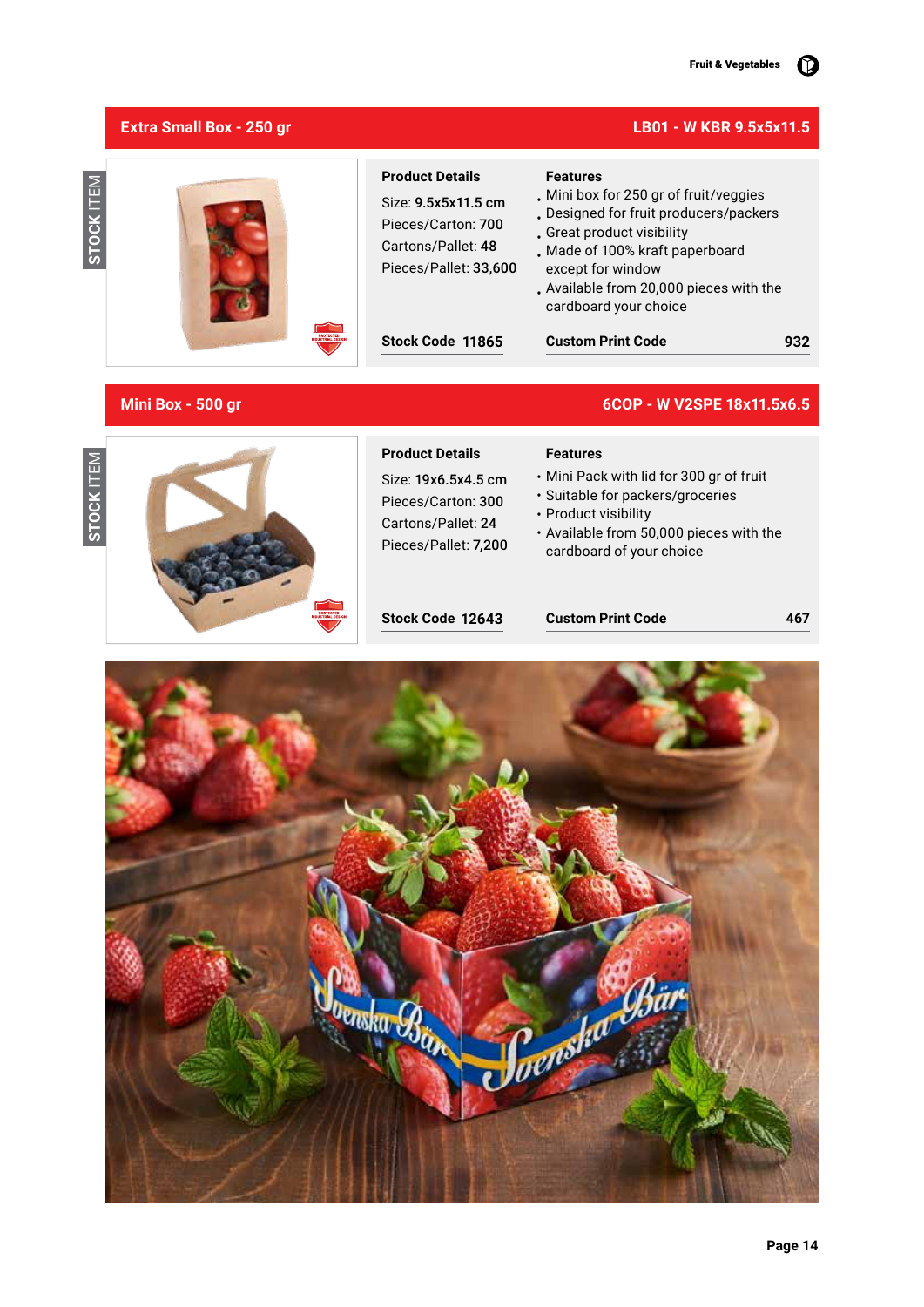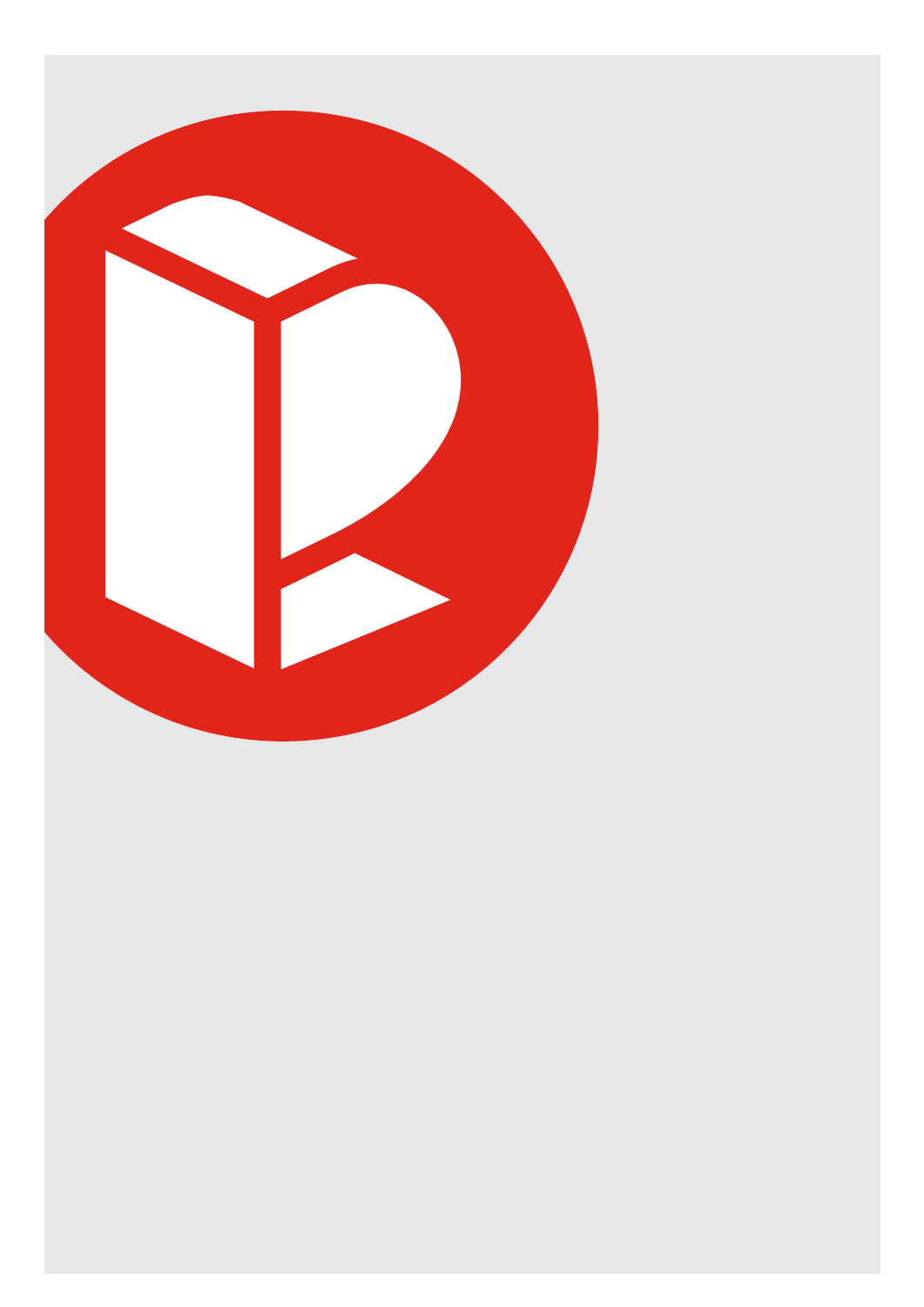

### **ROIS BROS S.A.**

Gennimata Avenue Chavosi Area 19018 Magoula Athens Greece

**T:** +30 210 53 24 281-3 **F:** +30 210 58 10 448 **W:** www.roisbros.gr